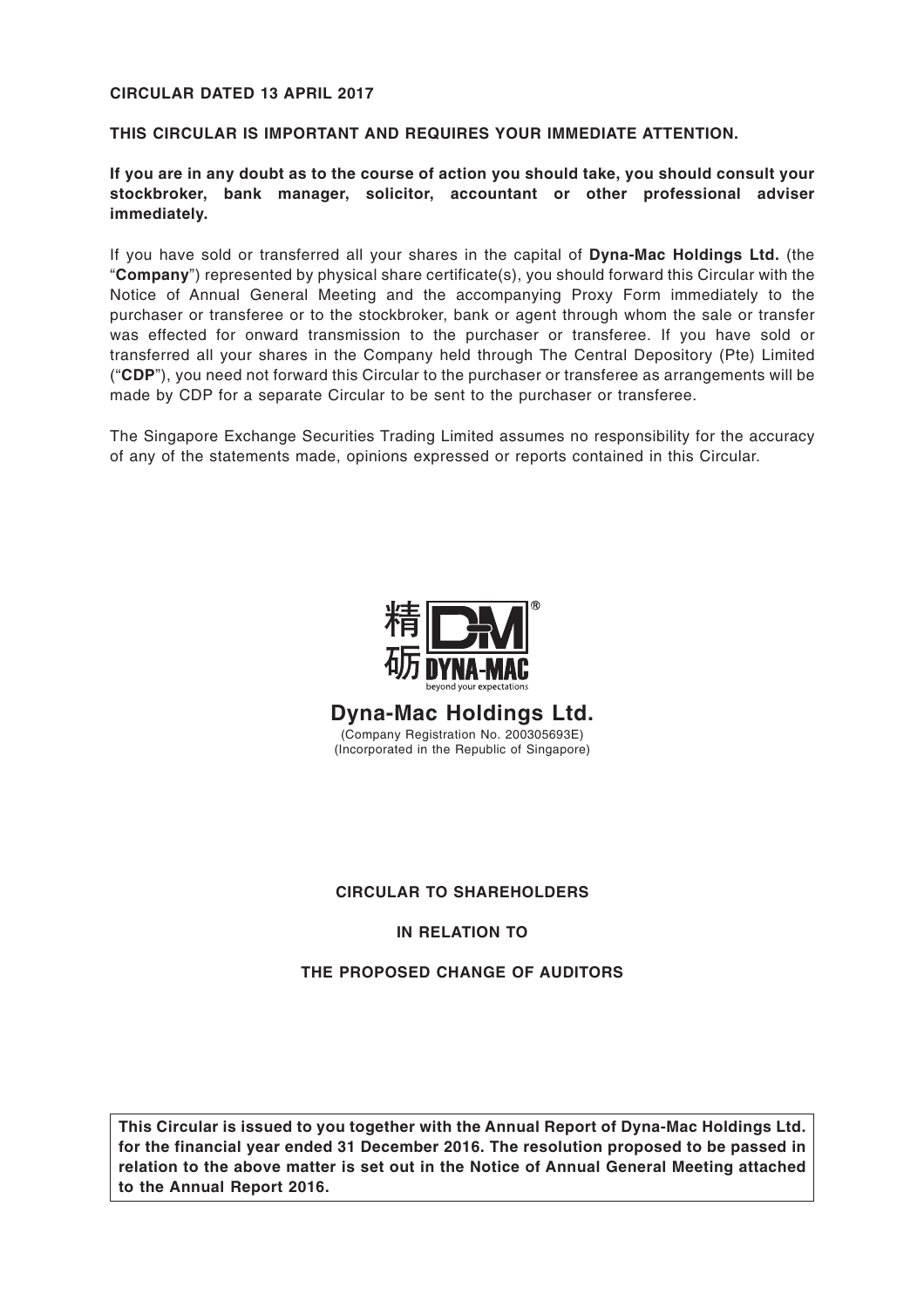# **CONTENTS**

# **Page**

| $\mathbf{1}$   |  | $\overline{4}$ |  |  |  |
|----------------|--|----------------|--|--|--|
| 2.             |  |                |  |  |  |
|                |  |                |  |  |  |
| 4.             |  |                |  |  |  |
| 5 <sub>1</sub> |  |                |  |  |  |
| 6.             |  | $\overline{7}$ |  |  |  |
| 7.             |  | $\overline{7}$ |  |  |  |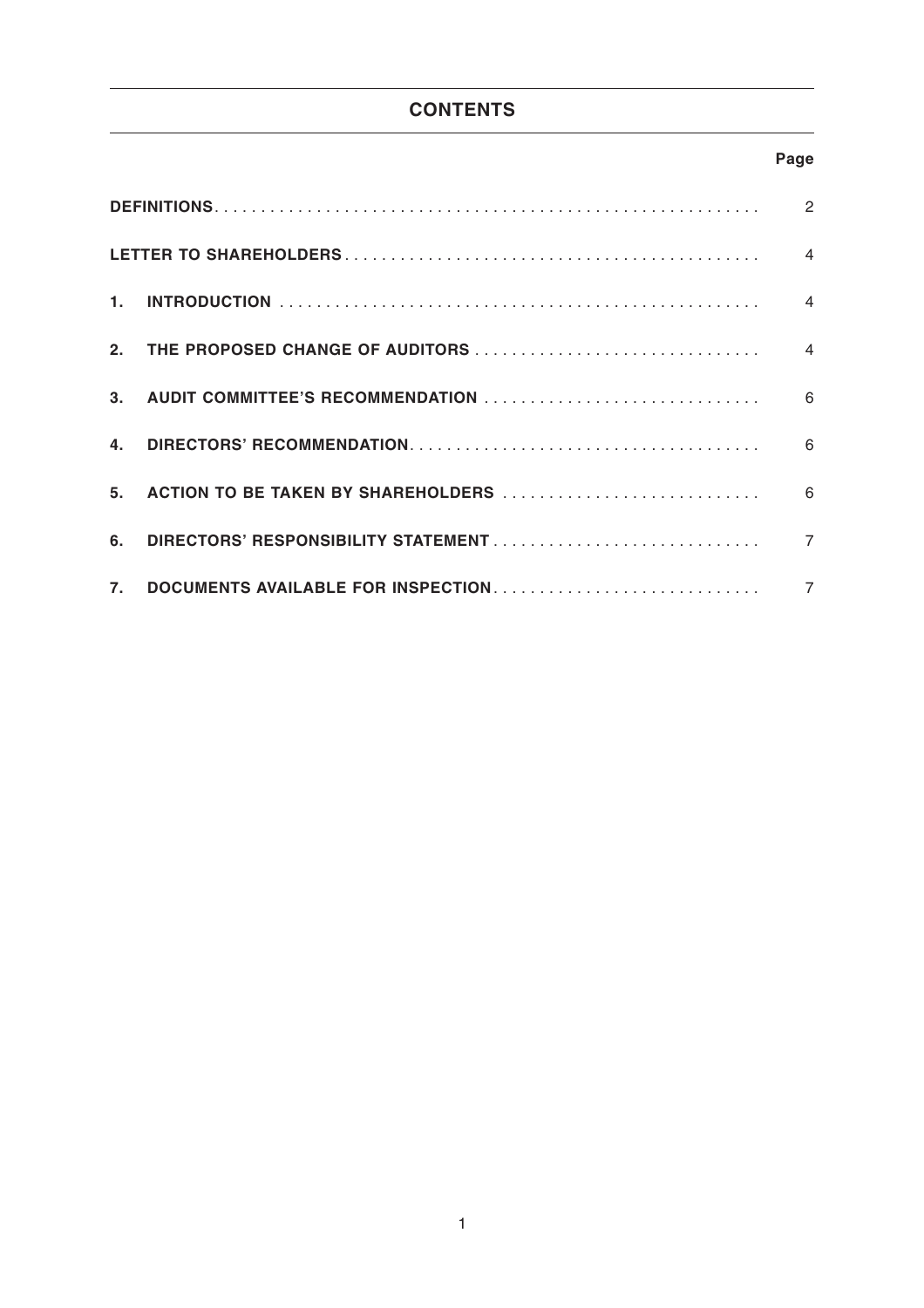# **DEFINITIONS**

In this Circular, the following definitions shall apply throughout unless the context otherwise requires:

| "ACRA"                           |    | Accounting and Corporate Regulatory Authority of Singapore                                                                                        |
|----------------------------------|----|---------------------------------------------------------------------------------------------------------------------------------------------------|
| "AGM"                            | ÷  | The annual general meeting of the Company                                                                                                         |
| "Auditors"                       | t. | The auditors of the Company as appointed from time to time                                                                                        |
| "Board"                          | ÷. | The board of Directors of the Company as at the date of this<br>Circular                                                                          |
| "CDP"                            |    | The Central Depository (Pte) Limited                                                                                                              |
| "Circular"                       | t. | This circular to Shareholders dated 13 April 2017                                                                                                 |
| "Companies Act"                  |    | The Companies Act, Chapter 50 of Singapore, as amended,<br>modified or supplemented from time to time                                             |
| "Company"                        | ÷. | Dyna-Mac Holdings Ltd.                                                                                                                            |
| "Constitution"                   | ÷. | The constitution of the Company, as amended from time<br>to time                                                                                  |
| "Directors"                      | ÷. | The directors of the Company as at the date of this Circular                                                                                      |
| "EY"                             |    | Messrs Ernst & Young LLP                                                                                                                          |
| "Group"                          | ÷. | The Company and its subsidiaries                                                                                                                  |
| "Listing Manual"                 |    | The listing manual of the SGX-ST, as may be amended,<br>modified or supplemented from time to time                                                |
| "Notice of AGM"                  | ÷. | The notice of AGM dated 13 April 2017                                                                                                             |
| "Proposed Change<br>of Auditors" |    | The proposed change of auditors of the Company from PwC<br>to EY                                                                                  |
| "PwC"                            | ÷. | Messrs PricewaterhouseCoopers LLP                                                                                                                 |
| "Securities Account"             | ÷. | The securities accounts maintained by a Depositor with CDP<br>but does not include a securities sub-account maintained with<br>a Depository Agent |
| "SFA"                            | ÷. | Securities and Futures Act (Cap. 289) of Singapore, as<br>amended, modified or supplemented from time to time                                     |
| "SGX-ST"                         |    | Singapore Exchange Securities Trading Limited                                                                                                     |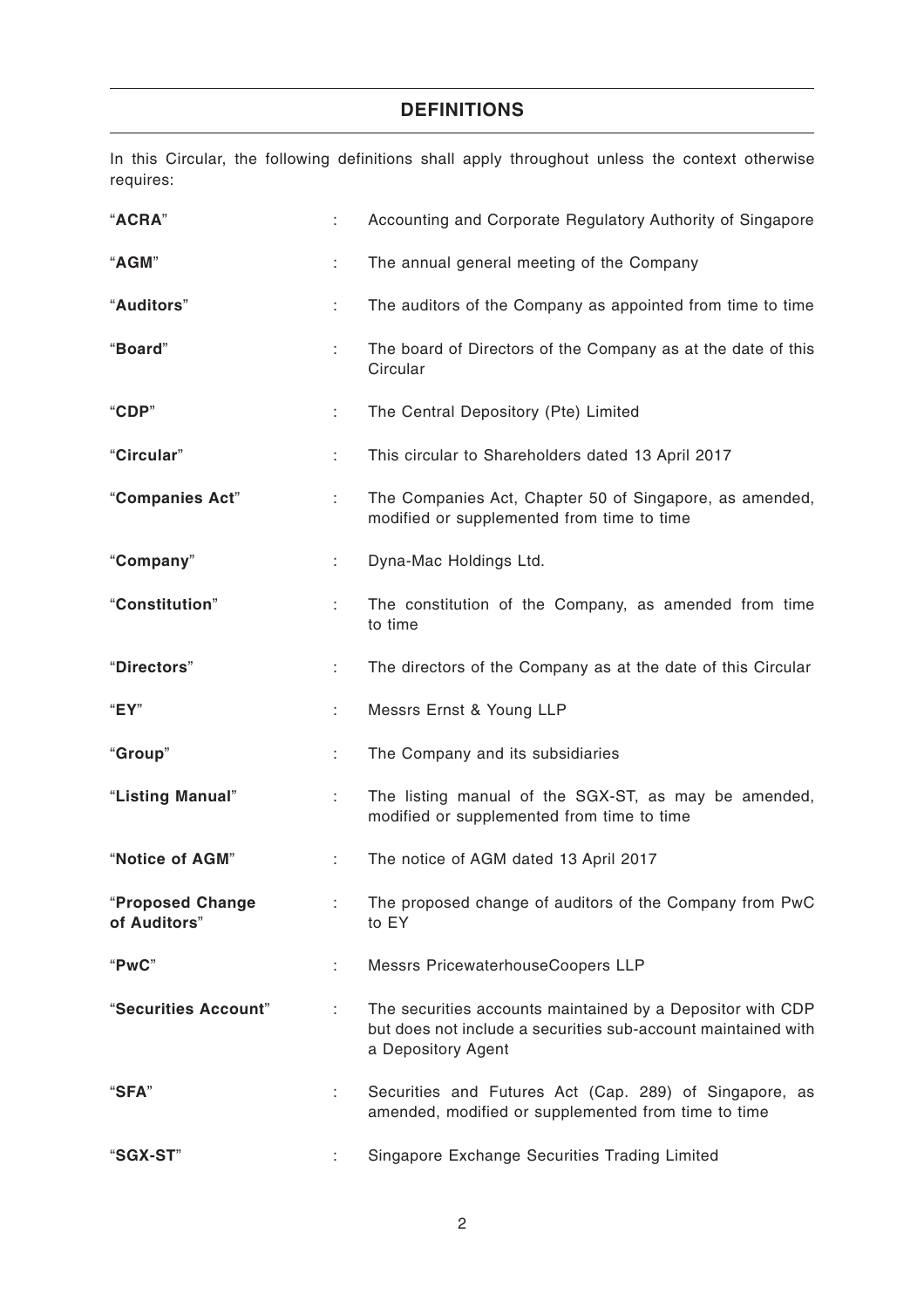# **DEFINITIONS**

| "Shareholders" | Registered holders of Shares in the Register of Members,<br>except that where CDP is the registered holder, the term<br>"Shareholders" shall, in relation to such Shares and where<br>the context so admits, mean Depositors who have Shares<br>entered against their names in the Depository Register. Any<br>reference to Shares held by or shareholdings of Shareholders<br>shall include Shares standing to the credit of their respective<br><b>Securities Accounts</b> |
|----------------|------------------------------------------------------------------------------------------------------------------------------------------------------------------------------------------------------------------------------------------------------------------------------------------------------------------------------------------------------------------------------------------------------------------------------------------------------------------------------|
|                |                                                                                                                                                                                                                                                                                                                                                                                                                                                                              |

#### "**Shares**" : Ordinary shares in the capital of the Company

The terms "**Depositor**", "**Depository Agent**" and "**Depository Register**" shall have the meanings ascribed to them respectively in Section 81SF of the SFA.

The term "**subsidiary**" has the meaning ascribed to it in Section 5 of the Companies Act.

Words importing the singular shall, where applicable, include the plural and vice versa. Words importing the masculine gender shall, where applicable, include the feminine and neuter genders and vice versa. References to persons shall, where applicable, include corporations.

Any reference in this Circular to any enactment is a reference to that enactment as for the time being amended or re-enacted. Any term defined under the Companies Act, the SFA, the Listing Manual or any modification thereof and used in this Circular shall, where applicable, have the same meaning assigned to it under the Companies Act, the SFA, the Listing Manual or any modification thereof, as the case may be, unless otherwise provided.

Any reference to a time of day or date in this Circular shall be a reference to Singapore time and date unless otherwise stated.

Any discrepancies in the figures included in this Circular between the listed amounts and the totals thereof are due to rounding. Accordingly, the figures shown as totals in certain tables included in this Circular may not be an arithmetic aggregation on the figures that precede them.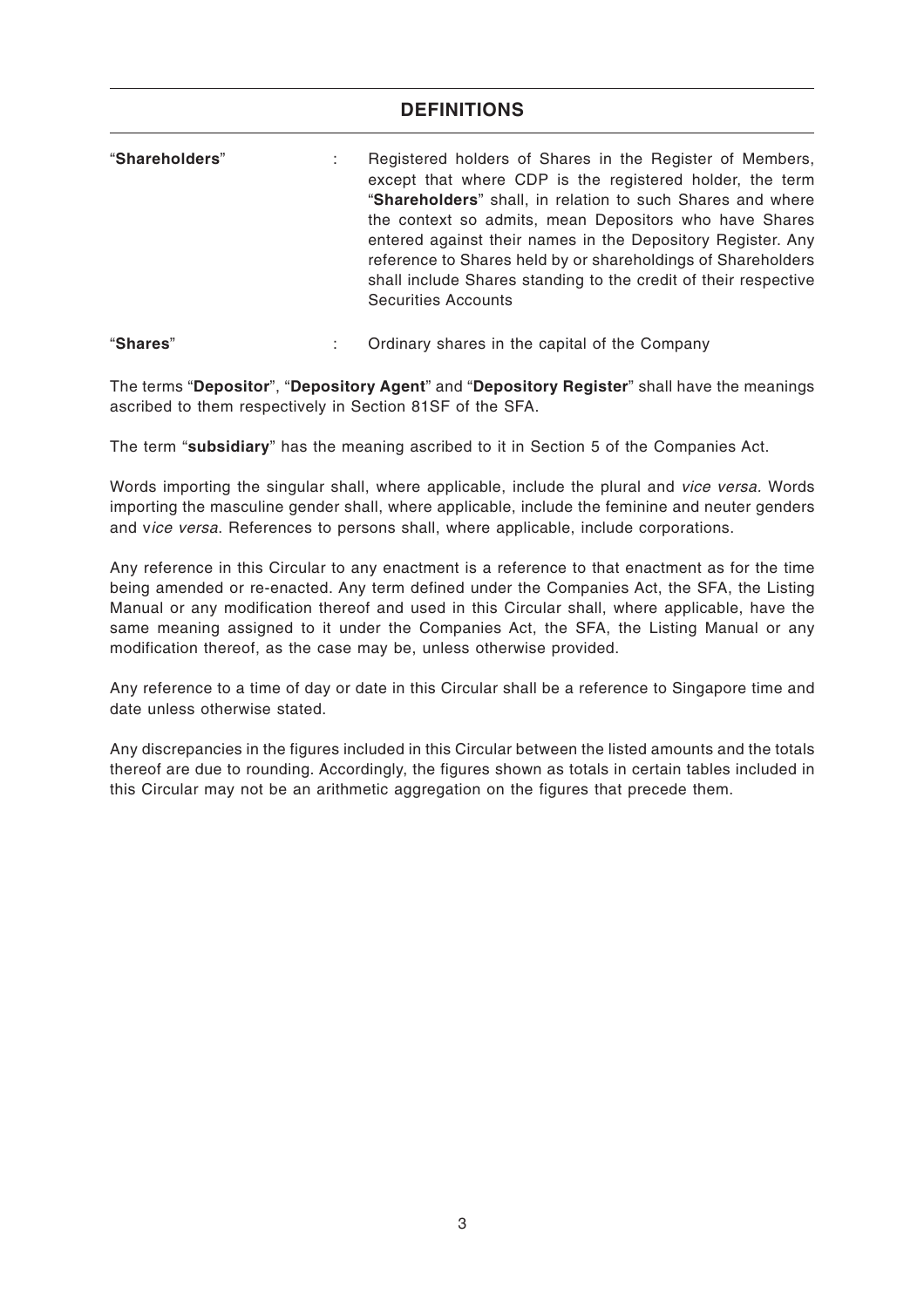# **Dyna-Mac Holdings Ltd.**

(Company Registration No. 200305693E) (Incorporated in the Republic of Singapore)

#### **Directors**

**Registered Office**

Lim Tze Jong (Executive Chairman and Chief Executive Officer) Varghese John (Executive Director and Senior Corporate and Technical Officer) Lim Tiew Yok (*Executive Director and Chief Operations Officer*) Chia Hock Chye Michael (Non-Executive Director) Tan Soo Kiat (Lead Independent Director) Dr Ong Seh Hong (Independent Director) Teo Boon Hwee (Alternate Director to Lim Tze Jong)

59 Gul Road Singapore 629354

13 April 2017

### **TO: THE SHAREHOLDERS OF DYNA-MAC HOLDINGS LTD.**

Dear Sir/Madam

#### **THE PROPOSED CHANGE OF AUDITORS**

#### **1. INTRODUCTION**

The Board refers to (i) the Notice of AGM accompanying the Annual Report 2016 to convene the AGM to be held on 28 April 2017; and (ii) the ordinary resolution to seek Shareholders' approval for the appointment of EY as the Auditors in place of the retiring auditors, PwC, to hold office until the conclusion of the next AGM and to authorise the Directors to fix their remuneration.

The purpose of this Circular is to provide Shareholders with information pertaining to the Proposed Change of Auditors, and to seek Shareholders' approval in respect of the same at the upcoming AGM.

The SGX-ST assumes no responsibility for the accuracy of any of the statements made, opinions expressed or reports contained in this Circular.

#### **2. THE PROPOSED CHANGE OF AUDITORS**

#### **2.1 Background and Rationale**

The Company's current Auditors, PwC, has been the Auditors of the Company for 6 years since 2011. PwC was re-appointed as Auditors at the last AGM held on 22 April 2016 to hold office until the conclusion of the next AGM.

The Board is of the view that in the interest of good corporate governance, it would be appropriate to periodically rotate Auditors. The Board believes that a change of Auditors may enable the Company to benefit from fresh perspectives of another professional audit firm and further enhance the value of the audit. As such, it would be timely to rotate and effect a change of Auditors for the audit of the Company's financial statements for the financial year ending 31 December 2017.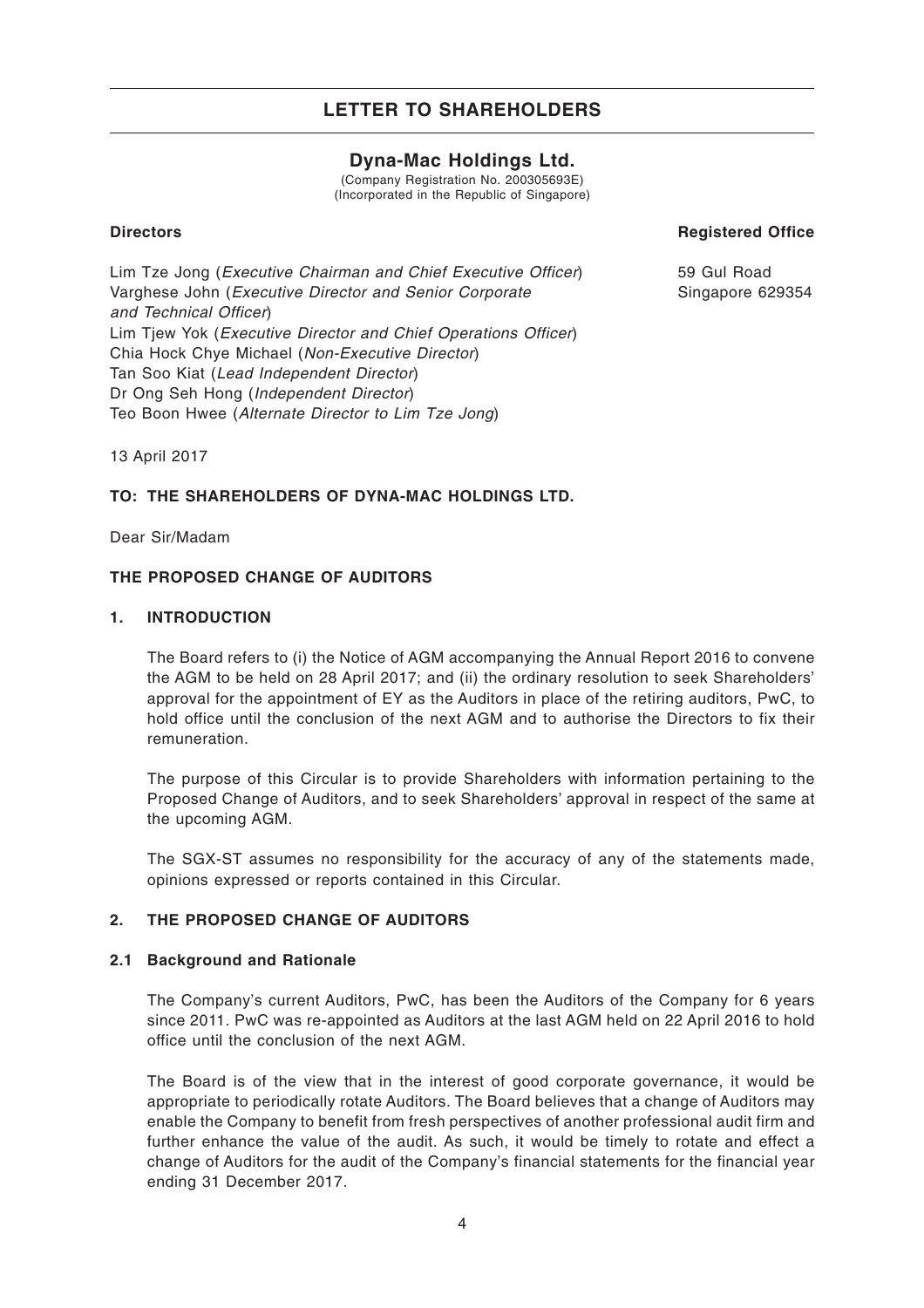The Audit Committee of the Company had met with the representatives of EY. Following an evaluation of the audit firm and its proposal and in consultation with the Audit Committee, the Board has accepted the Audit Committee's recommendation for the appointment of EY, subject to the approval of the Shareholders at the AGM.

### **2.2 Information on EY**

EY is registered with ACRA and is one of the world's big four accounting firms and a global leader in assurance, tax, transactions and advisory services. In Singapore, EY has a history of 125 years, with over 120 partners and 2,000 people offering assurance, tax, transaction and advisory services to a wide-ranging clientele base consisting of multinational companies, private companies and public sector organisations, and employs more than 200,000 people globally.

For more information about EY, its values and services, please visit EY's website at: http://www.ey.com.

The engagement partner-in-charge from EY will be Mr. Tan Swee Ho. He has 28 years of audit experience and is a Fellow Chartered Accountant of the Institute of Singapore Chartered Public Accountants.

#### **2.3 Requirements under Rule 712 of the Listing Manual**

The Board, having taken into account the Audit Committee's recommendation, and various factors, including, inter alia, the following:

- (a) the adequacy of the resources and experience of EY and the audit engagement partner assigned to the audit;
- (b) EY's other audit engagements;
- (c) the size and complexity of the Group's operations; and
- (d) the number and experience of supervisory and professional staff assigned to the audit of the Company and the Group,

is of the opinion that EY will be able to meet the audit requirements of the Group and that Rule 712 of the Listing Manual has been complied with.

#### **2.4 Requirements under Rule 715 of the Listing Manual**

Following Shareholders' approval of the Proposed Change of Auditors, EY will become the Auditors of the Company and of such subsidiaries of the Company, in place of PwC. EY will be engaged to conduct an audit on the consolidated financial statements of the Company and the financial statements of its subsidiaries incorporated in Singapore.

Where necessary, the Company will appoint member firms of EY to conduct audit of its subsidiaries incorporated in overseas for the purpose of the consolidation of the financial statements of the Group.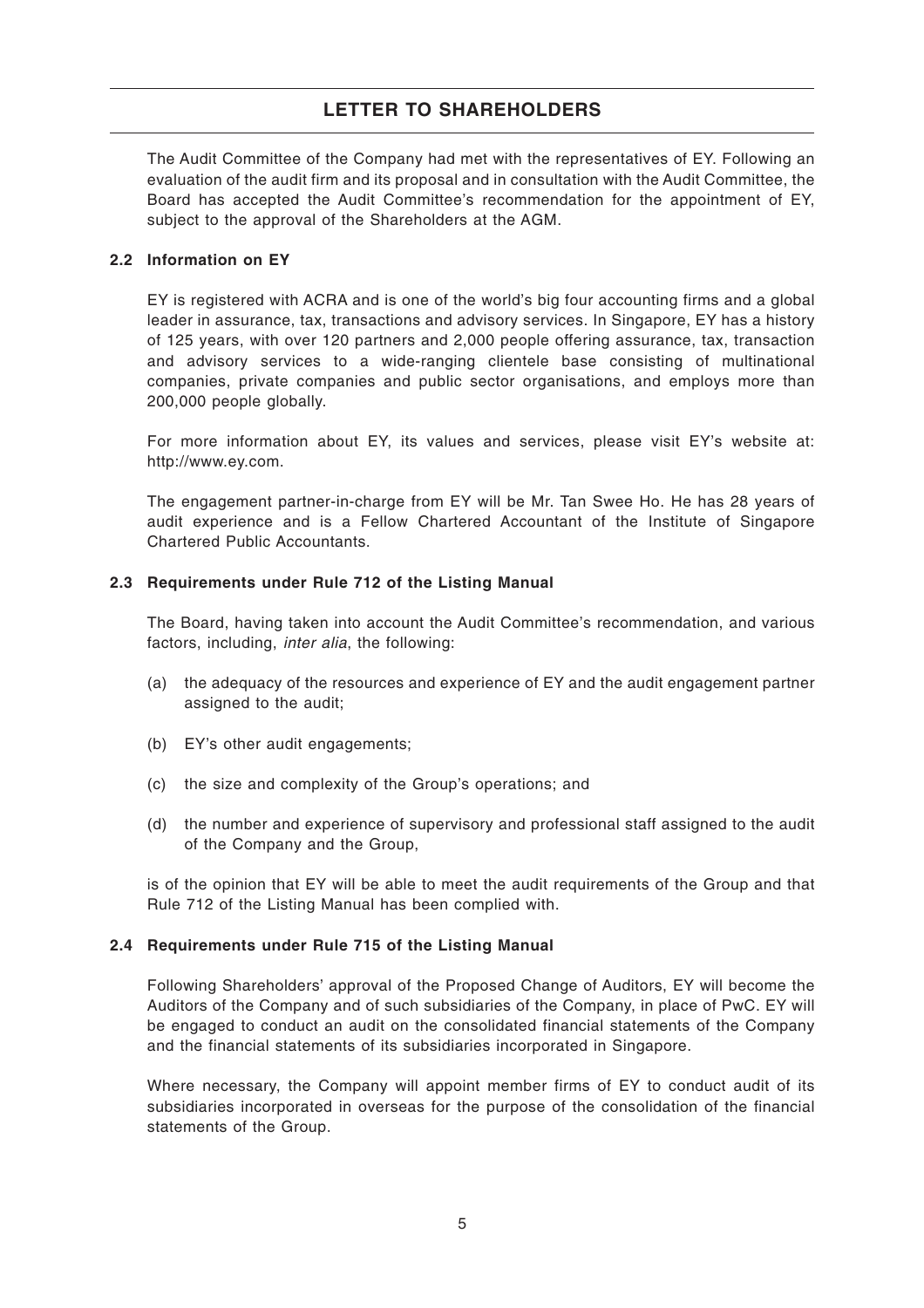#### **2.5 Requirements under Rule 1203(5) of the Listing Manual**

In accordance with the requirements of Rule 1203(5) of the Listing Manual, the Company confirms that:

- (a) it has received a copy of PwC's professional clearance letter dated 31 March 2017 to EY, confirming that it is not aware of any professional reasons why EY should not accept appointment as the new auditors of the Company;
- (b) there were no disagreements with PwC on accounting treatments within the last 12 months from the date of this Circular;
- (c) it is not aware of any circumstances connected with the Proposed Change of Auditors that should be brought to the attention of the Shareholders which has not been disclosed in this Circular;
- (d) the reasons for the Proposed Change of Auditors are disclosed in paragraph 2.1 of this Circular above; and
- (e) it is in compliance with Rules 712 and 715 of the Listing Manual in relation to the proposed appointment of EY as its new Auditors.

#### **3. AUDIT COMMITTEE'S RECOMMENDATION**

The Audit Committee has deliberated on and reviewed the Proposed Change of Auditors and after taking into account the suitability and independence of EY to meet the audit requirements of the Company and the various factors set out in paragraph 2.1 of this Circular, recommend the Proposed Change of Auditors.

#### **4. DIRECTORS' RECOMMENDATION**

The Board, having considered the rationale and benefit of the Proposed Change of Auditors, is of the opinion that the Proposed Change of Auditors is in the best interests of the Company and the Shareholders. Accordingly, the Board recommends that the Shareholders vote in favour of the ordinary resolution No. 5 set out in the Notice of AGM in respect of the Proposed Change of Auditors.

### **5. ACTION TO BE TAKEN BY SHAREHOLDERS**

Shareholders who are unable to attend the AGM and who wish to appoint a proxy to attend and vote at the AGM on their behalf should complete, sign and return the proxy form attached to the notice of AGM in accordance with the instructions printed thereon as soon as possible and in any event so as to reach the registered office of the Company at 59 Gul Road, Singapore 629354 not less than 48 hours before the time fixed for the AGM. The completion and return of the proxy form by such Shareholder will not prevent him from attending and voting at the AGM in person should he subsequently wish to do so. However, any appointment of a proxy or proxies by such Shareholder shall be deemed to be revoked if the Shareholder attends the AGM in person, and in such event, the Company reserves the right to refuse to admit any person or persons appointed under the instrument of proxy, to the AGM. Only Shareholders whose names are entered on the Register of Members will receive a proxy form with this Circular. A proxy need not be a Shareholder of the Company.